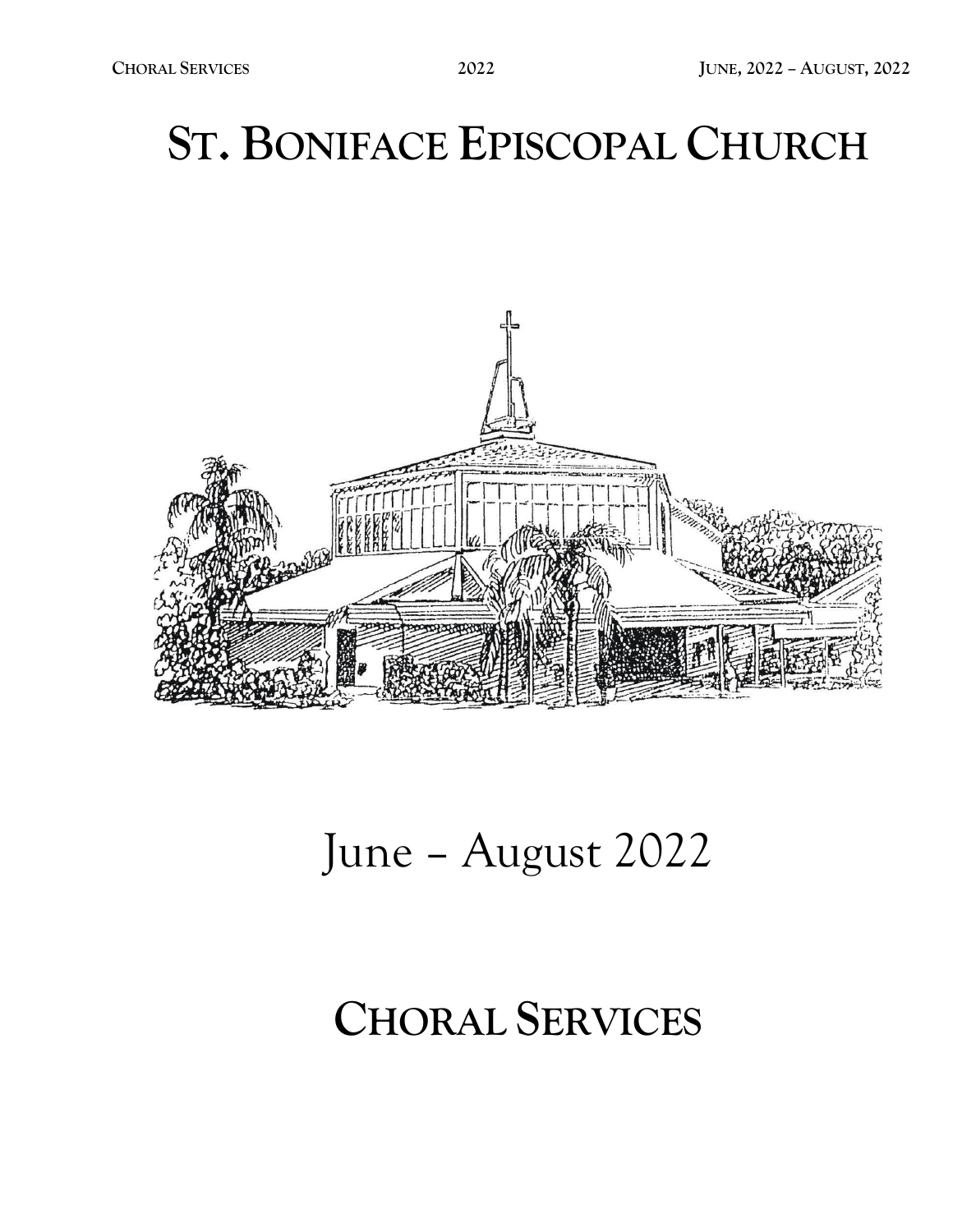| 19 Jun - Boniface Day |                                                                                                   |                                                                                                                                                                                                                                                     |
|-----------------------|---------------------------------------------------------------------------------------------------|-----------------------------------------------------------------------------------------------------------------------------------------------------------------------------------------------------------------------------------------------------|
| 10:00 AM              | Holy Eucharist<br><b>MASS</b><br><b>INTROIT</b><br><b>OFFERTORY</b><br>COMMUNION<br><b>ANTHEM</b> | sung by the St. Boniface Parish Choir<br>Composer: Congregational Settings<br>Distler: Praise to the Lord, the Almighty<br>Bankston: O God, our help in ages past<br>Webster: Come, O thou traveler unknown<br>Forrest: The Church's One Foundation |
| 26 Jun - Pentecost 3  |                                                                                                   |                                                                                                                                                                                                                                                     |
| 10:00 AM              | Holy Eucharist<br><b>MASS</b><br><b>OFFERTORY</b><br>COMMUNION                                    | sung by the St. Boniface Parish Choir<br>Composer: Congregational Settings<br>Ellis: Will you come and follow me?<br>Wood: Christ Jesus hath a garden                                                                                               |
| 3 July - Pentecost 4  |                                                                                                   |                                                                                                                                                                                                                                                     |
| 10:00 AM              | Holy Eucharist<br><b>MASS</b><br><b>OFFERTORY</b><br>COMMUNION                                    | sung by the St. Boniface Parish Choir<br>Composer: Congregational Settings<br>Wilby: Wondrous Cross<br>Paulus: The Road Home                                                                                                                        |
| 10 July - Pentecost 5 |                                                                                                   |                                                                                                                                                                                                                                                     |
| 10:00 AM              | Holy Eucharist<br><b>MASS</b><br><b>OFFERTORY</b><br>COMMUNION                                    | sung by the St. Boniface Parish Choir<br>Composer: Congregational Settings<br>Friedell: Draw us in the Spirit's tether<br>Duruflé: Ubi Caritas                                                                                                      |
| 17 July - Pentecost 6 |                                                                                                   |                                                                                                                                                                                                                                                     |
| 10:00 AM              | Holy Eucharist<br><b>MASS</b><br><b>OFFERTORY</b><br>COMMUNION                                    | sung by the St. Boniface Parish Choir<br>Composer: Congregational Settings<br>Candlyn: Thee we adore<br>Chilcott: Be thou my vision (NOEAB p. 23)                                                                                                   |
|                       | 24 July - St. Mary Magdalene                                                                      |                                                                                                                                                                                                                                                     |
|                       | <b>Holy Eucharist</b><br><b>MASS</b><br><b>OFFERTORY</b><br>COMMUNION                             | sung by the St. Boniface Parish Choir<br>Composer: Congregational Settings<br>Archer: The River of the Water of Life<br>Arensky: Otche nash (The Lord's Prayer) (ESM p. 25)                                                                         |
| 31 July - Pentecost 8 |                                                                                                   |                                                                                                                                                                                                                                                     |
| 10:00 AM              | <b>Holy Eucharist</b><br><b>MASS</b><br>OFFERTORY<br>COMMUNION                                    | sung by the St. Boniface Parish Choir<br>Composer: Congregational Settings<br>Harris: Come down, O Love Divine (NCAB p. 94)<br>Elgar: Ave verum corpus (NCAB p. 44)                                                                                 |